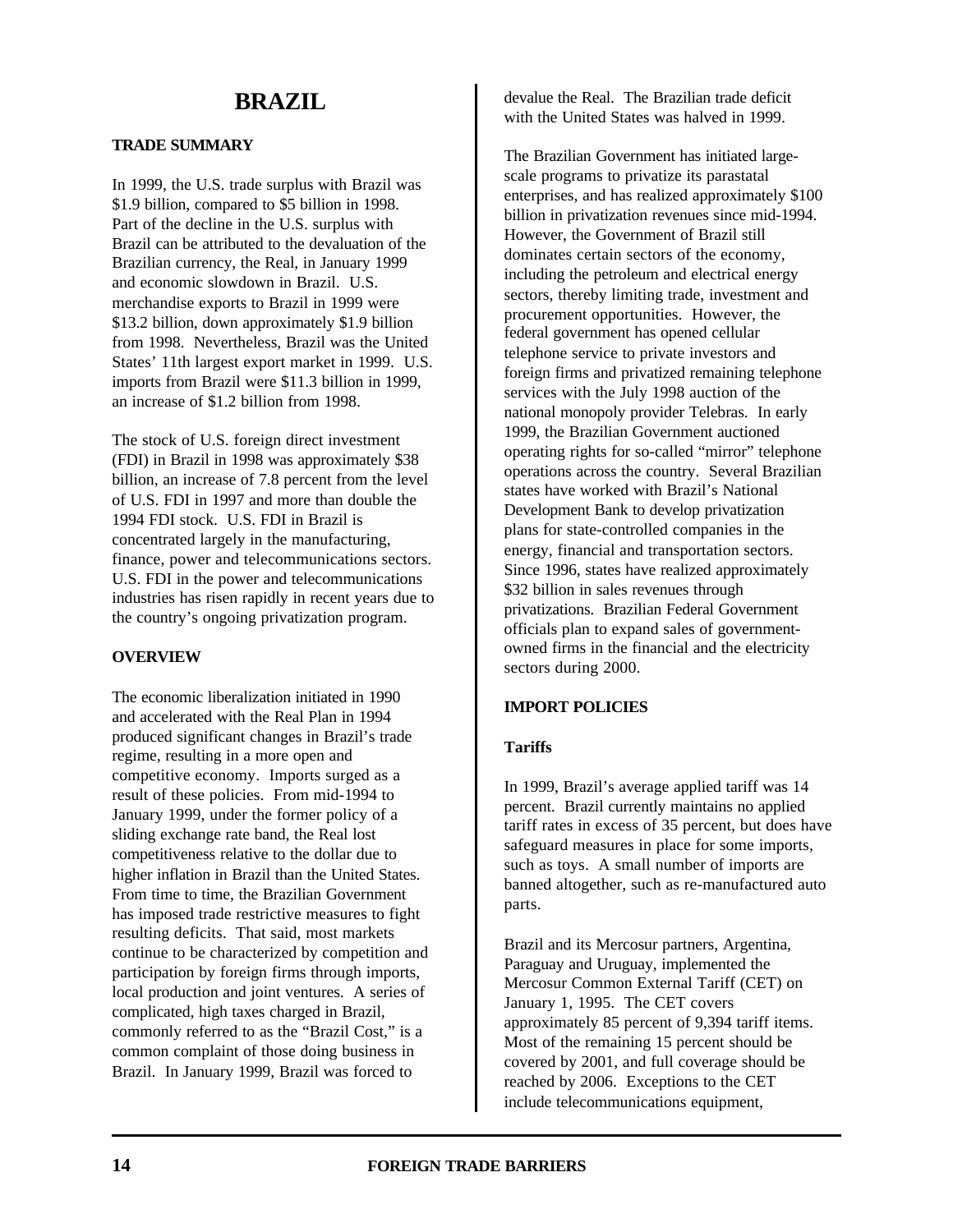computers, some capital goods and products included on Brazil's national list of exceptions to the CET, such as footwear, powdered milk, wine and consumer electronics.

Since January 1, 1999, most trade between Brazil and Argentina has enjoyed duty-free status under the intra-Mercosur duty phase-out schedule. However, many sensitive sectors are still assessed customs duties. Mercosur had a difficult year in 1999, largely reflecting bilateral trade tensions generated by Brazil's devaluation of the Real and exacerbated by the group's lack of an internal safeguard mechanism. Mercosur's weak dispute resolution procedures and the growing tendency of individual Mercosur members to negotiate preferential trade agreements with third countries did not help matters. However, Mercosur closed the year with a Presidential-level meeting in Uruguay that re-affirmed the leaders' commitment to progress and unity in Mercosur. As a result, the Governments of Brazil and Argentina have deepened discussions, along with their Mercosur partners, on how best to strengthen the group. The Mercosur countries now monitor each other's macroeconomic policies more closely.

In November 1997, after consulting with its Mercosur neighbors, Brazil implemented a temporary three-percentage point increase on virtually all tariff items, both inside and outside the CET. The tariff increases also affected most capital goods, which constitute over half of U.S. exports to Brazil. However, Brazil exempted capital goods not available domestically, reducing tariffs as high as 20 percent on those items down to five percent under its so-called *ex-tarifario* regime. In January 2000, Brazil added 407 products to the *ex-tarifario* list, bringing the total number of items covered by the special regime to around 1,450 products. Brazil intends to end the *ex-tarifario* regime in 2001, at which time it plans to fold capital goods into the Mercosur CET and to apply a common 14 percent tariff on these items.

#### **Import Licensing/Customs Valuation**

In January 1997, the Secretariat of Foreign Trade (SECEX) implemented a computerized trade documentation system (SISCOMEX) to handle import licensing, and a wide variety of products are subject to non-automatic licensing. There are fees assessed per import statement submitted through SISCOMEX, and importers must comply with onerous registration guidelines, including a minimum capital requirement, to register with SECEX. Complete information on requirements for importing into Brazil is available only through SISCOMEX, which is only available to registered importers. Beginning in October 1998, Brazil issued a series of administrative measures that required additional sanitary/phytosanitary (SPS), quality and safety approvals from various government entities for products subject to non-automatic licences.

A primary concern is the use of minimum reference prices both as a requirement to obtain import licenses and/or as a base requirement for import. It appears that the Government of Brazil is requiring some products to meet minimum prices for the issuance of import licenses and/or in order to receive normal customs processing. This would raise questions about whether Brazil's regime is consistent with its obligations under the WTO. In Brazil, imports falling below set price levels either do not receive licenses or are sent to what is known as the "grey line" for enhanced customs scrutiny. This process is opaque and burdens U.S. exports, particularly in the textile, steel and forestry sectors. The United States is considering pursuing WTO consultations to attempt to resolve these concerns, and in November 1999 actively participated as an interested third party in European WTO consultations on the issue. The Brazilian Government reportedly has modified its customs regime somewhat, but it has not codified these changes in a public document.

In addition, product registrations from the Ministry of Health will be required for imported processed food products and food supplement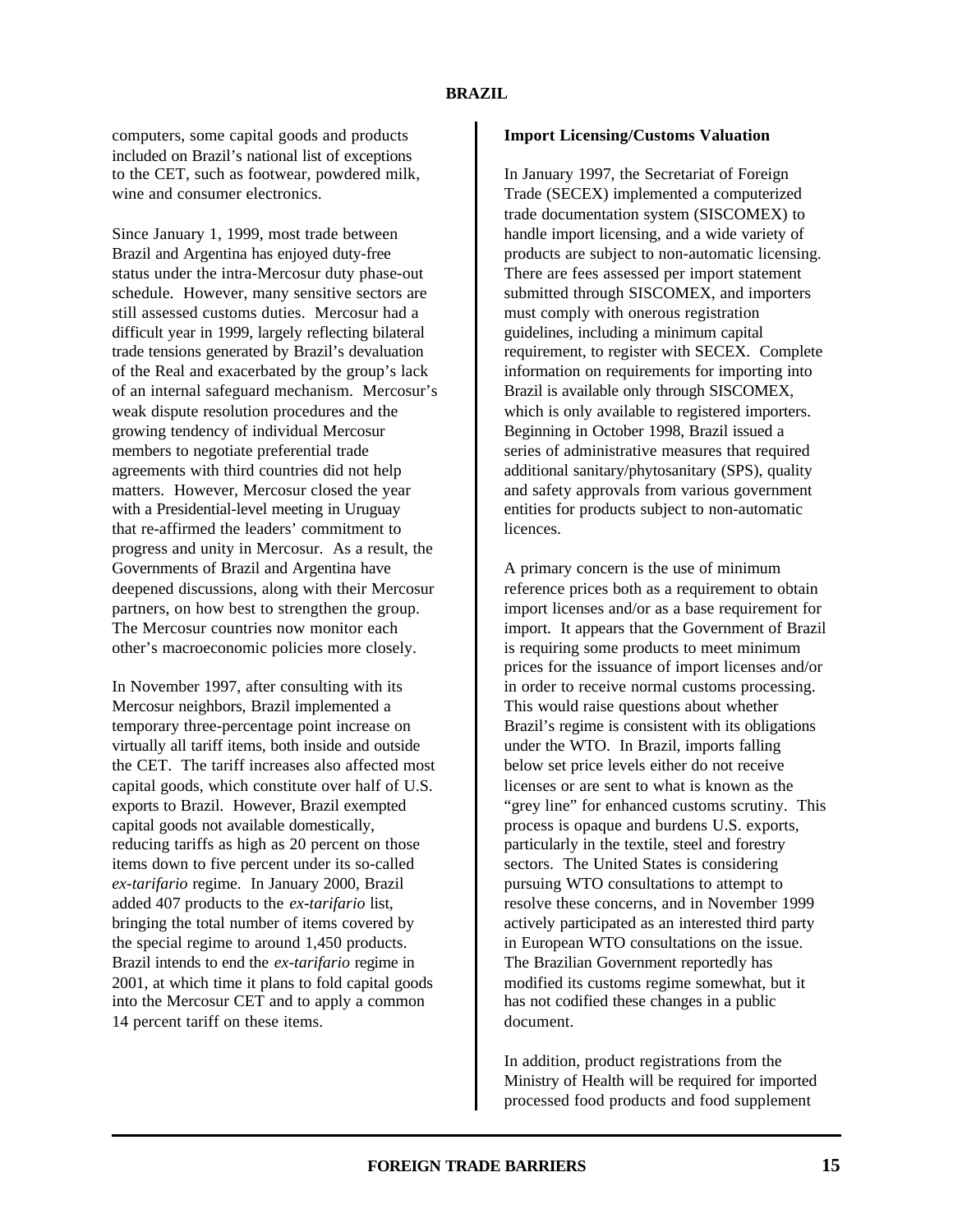products effective March 1, 2000, with a reduced term of validity for registrations. Registration fees for these imports, as well as for medical and pharmaceutical products, are scheduled to increase significantly and increased several times over the course of 1999. The U.S. Government also has received complaints relating to Brazil's "law of similars," including that it leads to non-transparent preferences for Brazilian products in procurement bids for government and non-profit hospitals and prejudices against the import of refurbished medical equipment when domestically-produced "similars" exist. Implementation of such import measures continues to be poorly coordinated and not well publicized, magnifying the negative impact on U.S. exports.

# **Import Financing**

In April 1997, Brazil imposed requirements which effectively eliminated supplier credit of less than 180 days for imports originating in countries that are not members of Mercosur while providing substantial disincentives for supplying credit terms of one year or less. In March 1999, the Government of Brazil relaxed the requirement considerably and in October 1999 abolished it completely. However, there are reports of "administrative restrictions" on import financing for certain sectors, such as toys.

# **STANDARDS, TESTING, LABELING AND CERTIFICATION**

Some progress has been made in the area of SPS measures, illustrated by Brazil's authorization of hard red winter wheat imports from the United States in 1998. However, such measures remain significant barriers in many cases, in part driven by Brazil's implementation of the harmonized phytosanitary standards of the Southern Cone Phytosanitary Committee (COSAVE). The United States had reached an agreement with technical officials that other types of wheat do not pose a risk to Brazil, but approval of other types of wheat has not occurred. The U.S. Government will continue to work to resolve

outstanding issues to obtain market access for all U.S. wheat.

Brazil prohibits the entry of poultry and poultry products from the United States, alleging lack of reciprocity. The issue, however, should not be reciprocity, rather, the fulfilment of WTO obligations regarding sanitary and phytosanitary decisions, which dictate that such determinations shall be based only upon sufficient scientific evidence. Brazil also bans the importation of beef produced with growth hormones.

On November 5, 1999, the Brazilian Government published a new measure requiring all shipments crated in wood or containing solid wood packaging materials to be accompanied by phytosanitary certificates from their country of origin stating that the wood packaging materials had been treated by heat or fumigation. Woodcontaining packages without the certificate must be fumigated or incinerated upon arrival. The measure took effect on January 5, 2000, and was reportedly taken to avoid the potential introduction of the Asian long-horned beetle into Brazil. The measure applies to imports originating from the United States, China, Japan, North Korea and South Korea. U.S. officials are working with the Brazilian Government to review the requirement and to provide assurances that U.S. solid wood packaging material poses no pest risk.

# **Biotechnology**

Brazil has an approval process for biogenetically altered agricultural products which resulted in the approval of Roundup Ready soybeans in 1998. However, the Brazilian government subsequently withdrew its approval in response to a court ruling, citing the need for environmental impact studies on the product. To date, the Brazilian Government has still yet to re-approve Roundup Ready soybeans for use on the Brazilian market, while the issue remains in the courts.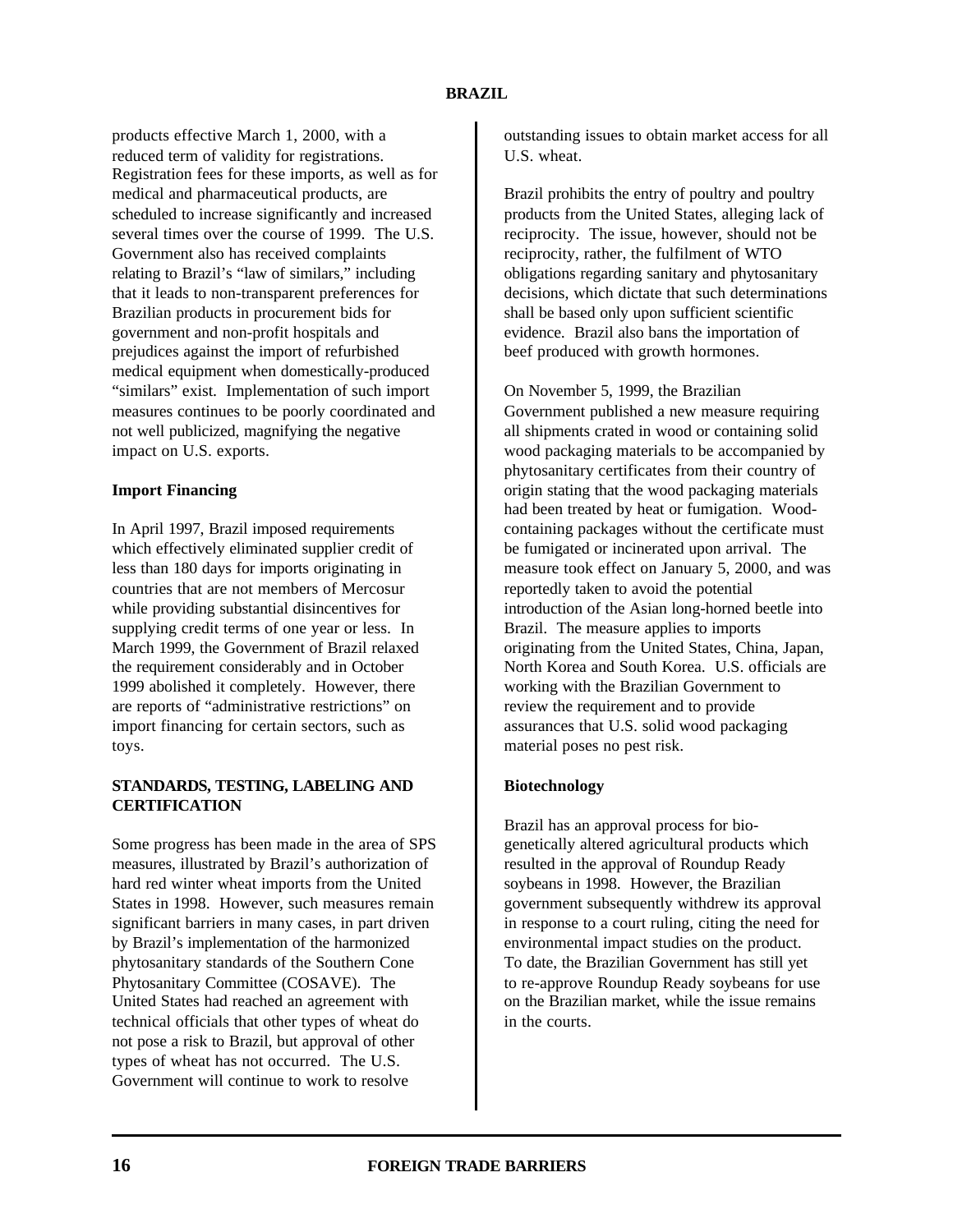### **GOVERNMENT PROCUREMENT**

Brazil is not a signatory to the WTO Agreement on Government Procurement, and transparency in the procurement process could be improved. Remaining limitations on foreign capital participation in procurement bids can reportedly impair access for potential service providers, including in the energy and construction sectors. Brazilian federal, state and municipal governments, as well as related agencies and companies, follow a "buy national" policy, and rules permit the government to provide preferential treatment in government procurement decisions to foreign companies with production facilities in Brazil. However, Brazil permits foreign companies to compete in any procurement-related multilateral development bank loans and opens selected procurements to international tenders. To the extent that the privatization program in Brazil continues and non-discriminatory policies are adopted, U.S. firms will have greater opportunities in Brazil. To illustrate, in 1998 when the Government of Brazil reviewed fiber optic products solely on their merits, U.S. fiber optic cable was certified for sale in Brazil.

Law 8666 of 1993, covering most government procurement other than informatics and telecommunications, requires nondiscriminatory treatment for all bidders, regardless of the nationality or origin of product or service. However, the law's implementing regulations allow consideration of non-price factors, give preferences to certain goods produced in Brazil and stipulate local content requirements for eligibility for fiscal benefits. Decree 1070 of March 1994, which regulates the procurement of informatics and telecommunications goods and services, requires federal agencies and parastatal entities to give preference to locally-produced computer products based on a complicated and nontransparent price/technology matrix.

# **EXPORT SUBSIDIES**

The Government of Brazil offers a variety of tax and tariff incentives to encourage production for export and the use of Brazilian inputs in exported products. Several of these programs have been found to be countervailable under U.S. law in the context of specific countervailing duty cases, such as that of steel. Incentives include tax and tariff exemptions for equipment and materials imported for the production of goods for export (drawback regime), excise and sales tax exemptions on exported products and rebates on materials used in the manufacture of exported products. Exporters enjoy exemption from withholding tax for remittances overseas for loan payments and marketing, as well as from the financial operations tax for deposit receipts on export products. They are also eligible for a rebate on social contribution taxes paid on locallyacquired production inputs. The Government of Brazil has proposed tax reform, which would alter the value-added tax, thus modifying some of these incentives. In addition, Brazil is under extreme pressure to remove these subsidies for exports destined for Mercosur, especially in light of the Real devaluation. The IMF has also indicated an interest in eliminating some of Brazil's export subsidies.

An export credit program known as PROEX was established in 1991. PROEX is intended to equalize domestic and international interest rates for export financing and to directly finance production of tradeable goods. Revisions to PROEX were announced most recently in 1999, expanding the program. In 1999, roughly \$861 million was budgeted for PROEX, with \$416 million slated for equalization and \$446 million for direct financing. The full amount for equalization was spent, while \$155 million was spent on financing through November 1999. Historically, PROEX has never used more than 30 percent of its allocated budget, but in 1998 utilized over 50 percent of its allocated resources for the first time, and around 70 percent in 1999. During the first half of 1999, PROEX was used by 331 exporters in support of 2,700 transactions destined for 82 countries. Some 18.8 percent of the value of such exports was destined for the United States. Sectors supported included transportation (31 percent), agribusiness (28 percent), and machinery/equipment (18 percent).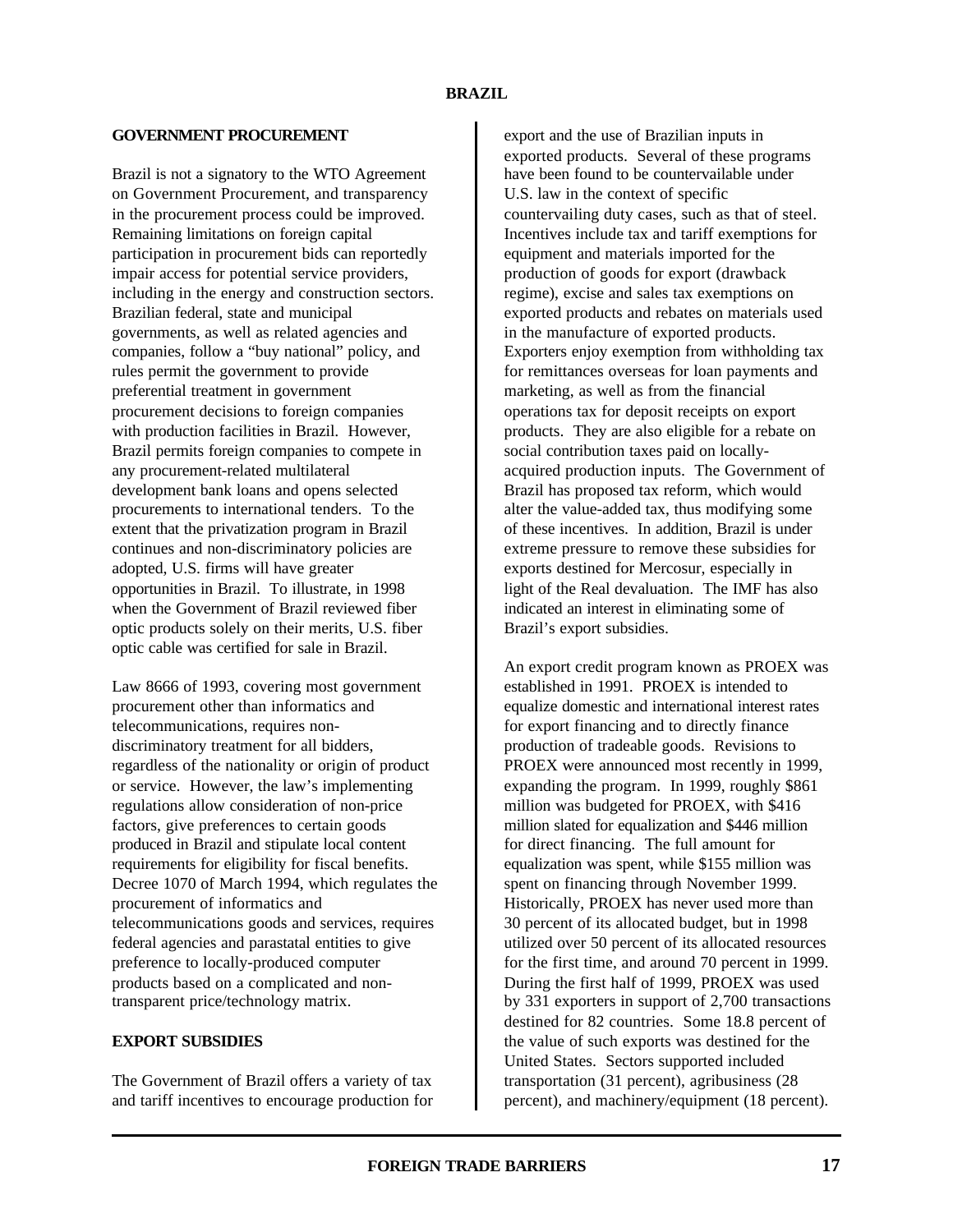In 1999, a WTO panel found PROEX interest equalization payments on regional aircraft to be a prohibited export subsidy. The WTO Appellate Body upheld this finding. The Government of Brazil states that it has modified PROEX so as to bring it into conformity with WTO subsidy rules, but Canada has challenged this position in the WTO. The United States intervened in this challenge as a third party and also has expressed some concerns about the adequacy of Brazil's implementation of the panel's findings.

# **INTELLECTUAL PROPERTY RIGHTS PROTECTION**

# **Patents and Trademarks**

Brazil's industrial property law, covering patents and trademarks, took effect in May 1997. The law improved most aspects of Brazil's industrial property regime, providing patent protection for pharmaceutical products and processes, agrochemical products and other inventions. However, some problems remain, such as the TRIPS-inconsistent provision that prohibits importation as a means of satisfying the requirement that the patent be "worked" in that country. The U.S. Government is considering pursuing resolution of this matter in the WTO.

The Government of Brazil reportedly is planning to submit a bill to the Congress in 2000 that would bring the data confidentiality portions of the industrial property law fully in line with TRIPS. On December 30, 1999, the Brazilian Government issued a *Medida Provisoria* that includes some problematic provisions, including a requirement for Health Ministry approval prior to the issuance of a pharmaceutical patent. This would appear to conflict with Article 27 of the TRIPS Agreement, and U.S. officials have raised this concern with their Brazilian counterparts.

"Pipeline" protection is provided for inventions not previously patentable in Brazil because of limitations on patentable subject matter, if these inventions were patented in another country and not marketed in Brazil. While Brazil's patent

office, the National Institute for Industrial Property (INPI), has attempted somewhat to address its large backlog of both pipeline and regular patent applications, the resources and support necessary to effectively and consistently manage the processing of patent applications have been lacking. The Brazilian Government, however, has begun to computerize the patent and trademark offices.

The 1997 industrial property law also added provisions for the protection of "well-known" trademarks, but contains a long list of categories of marks that are not registrable. U.S. industry has expressed concern with the continued high level of counterfeiting in Brazil.

A law on the protection of layout designs of integrated circuits (required by TRIPS), introduced in April 1996, has not been enacted. The Government of Brazil reportedly intends to submit new legislation on integrated circuits in order to meet Brazil's TRIPS obligations in this area.

# **Copyrights**

A copyright bill that included amendments to bring Brazil into compliance with the Berne Convention and TRIPS was signed by President Cardoso in February 1998. A software law was signed by President Cardoso that same month, thus protecting computer programs as "literary works," increasing the term of protection to 50 years, and making software infringement a fiscal, as well as an intellectual property, crime.

Copyright enforcement in Brazil continues to be uneven. The U.S. industry reports that in 1998 its trade losses from copyright piracy in Brazil were over \$900 million, the largest amount of losses due to copyright piracy in the hemisphere. Problems have been particularly acute with respect to sound recordings and video cassettes, and virtually all audio cassettes sold are pirated copies. Brazil accounts for over half of the sales market for sound recordings in Latin America and is the largest market for videos in the hemisphere. Vigorous industry anti-piracy campaigns have had a positive impact and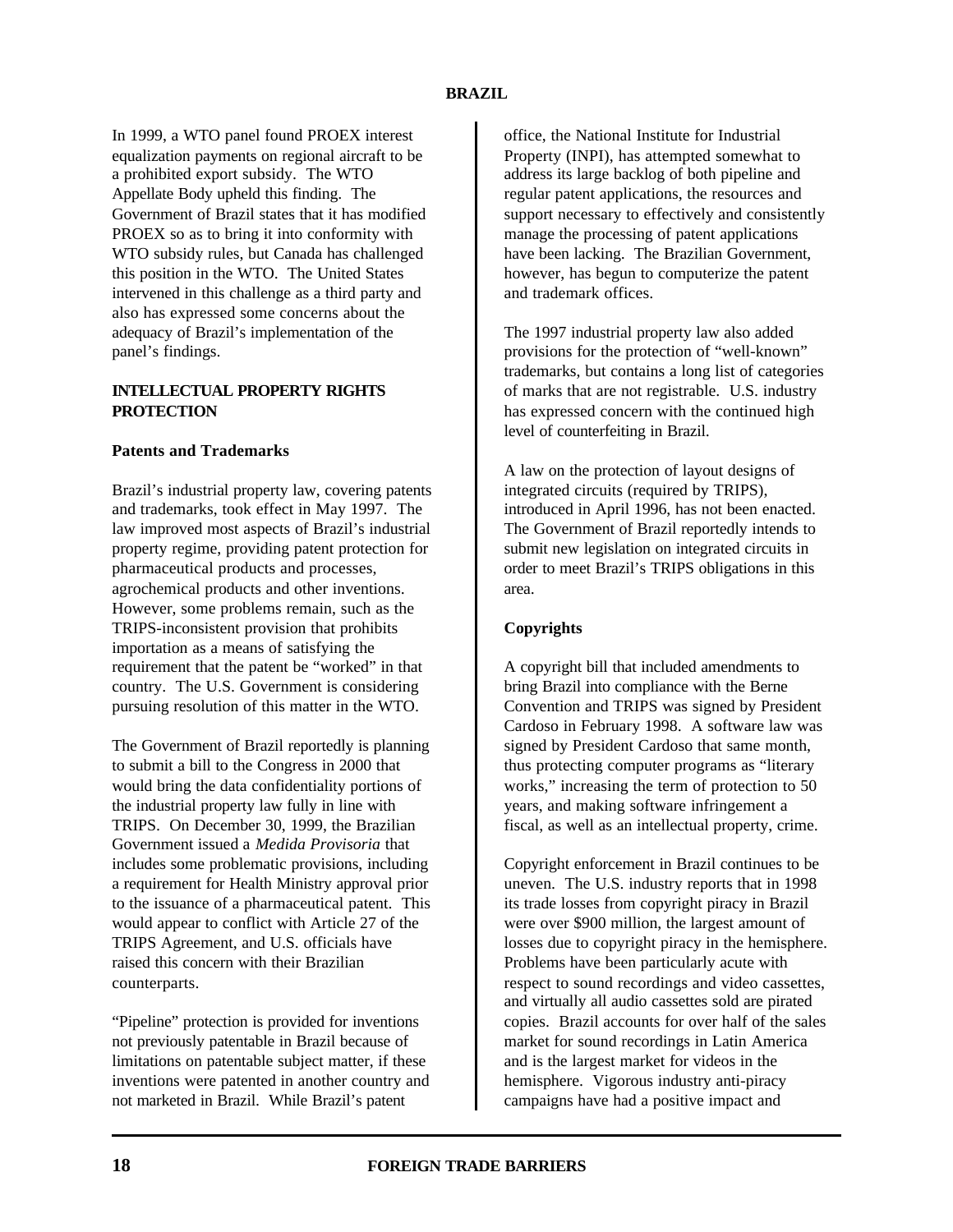# **BRAZIL**

general awareness among the populace has increased significantly. However, efforts in 1999 resulted in many prosecutions but few convictions of intellectual property rights violators. While anti-piracy actions in 1999 resulted in larger seizures of pirated CDs, the sound recording industry estimates that the piracy rate for CD's in 1999 was between 30 to 40 percent.

Much pirated material continues to enter Brazil from across the border in Paraguay. The Federal Government of Brazil to date has not given police adequate tools or training to effectively enforce the law. Further, the penal code should be amended to provide higher fines that create a true deterrent to infringement, increase the effectiveness of the criminal enforcement system and decrease delays in the judicial process. The generally inefficient nature of Brazil's courts and judicial system have complicated the enforcement of intellectual property rights. The Brazilian Government is working on a project to broaden criminal penalties and streamline the judicial process, and expects the draft bill to be submitted to Congress in 2000. The Government is also working to create an interagency IPR committee, coordinated by the Ministry of Justice, to improve anti-piracy enforcement.

Brazil has not yet ratified the WIPO Treaties on Copyright and Performances and Phonograms.

# **SERVICES BARRIERS**

Brazil has not yet ratified either the WTO Basic Telecommunications Agreement, formally known as the Fourth Protocol to the General Agreement on Trade in Services (GATS), or the WTO Financial Services Agreement, formally known as the Fifth Protocol to the GATS, which is necessary to bring Brazil's commitments under the Agreements into force.

U.S. service exports to Brazil are impeded by restrictive investment laws, lack of transparency in administrative procedures, legal and administrative restrictions on remittances and sometimes arbitrary application of regulations.

Service trade opportunities in some sectors have been affected by limitations on foreign capital participation.

### **Telecommunications**

Brazil's telecommunications sector has undergone significant liberalization in the past few years, although some limits remain on the level of foreign ownership. For example, the 1996 law opening cellular telephone service to foreign operators requires Brazilian majority ownership (51 percent) of any company or consortium providing telecommunications services in Brazil. The state-owned telephone system (Telebras) was sold in July 1998, with significant foreign participation. This privatization has presented regulatory challenges. ANATEL, the independent regulator, is still in the process of developing a new quality certification program. Further, ANATEL is considering which bands to allocate for PCS services, a determination that the United States hopes will lead to a technology-neutral, market-oriented environment. In addition, Brazil plans to limit competition with Embratel, the long distance and international carrier, to a duopoly arrangement until January 1, 2003.

Brazil maintains an array of practices designed to favor public procurement of domestic over imported telecommunications equipment. This system of preferences includes "equivalence provisions" that require service providers to give priority to Brazilian products and a tax program subsidizing domestics. As the telecommunications services sector becomes more competitive under Brazil's new telecommunications law, it is unclear whether discriminatory equipment procurement practices will remain viable. These policies disadvantage public sector entities by imposing higher equipment costs upon them than private sector service providers.

In the WTO negotiations on basic telecommunications services, Brazil made commitments on most basic telecommunications services and committed to remove foreign investment restrictions on cellular and satellite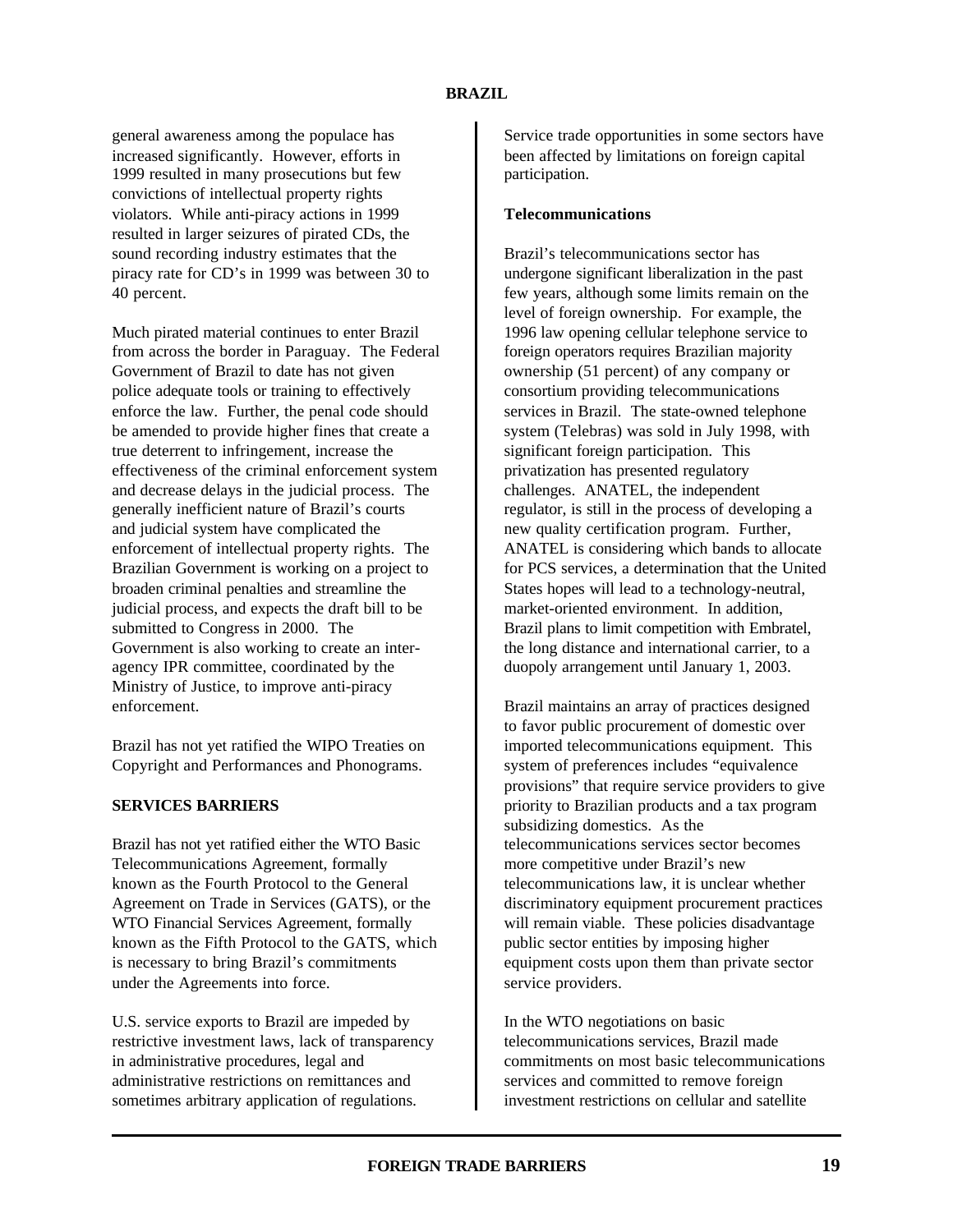services by July 20, 1999, which we understand has not yet occurred. However, as noted, Brazil is overdue in ratifying the WTO Basic Telecommunications Agreement, which is necessary to bring these commitments on basic telecommunications services into effect.

# **Maritime**

Actions taken by Brazil in late 1998 called into question Brazilian observance of the U.S.-Brazil Bilateral Maritime Agreement, which was signed by the Brazilian Government, but never ratified. In November 1998, the U.S. Government responded by lifting its exemption of tonnage tax and lighthouse money for Brazilian ships. In early 1999, the Brazilian Government addressed the U.S. Government's primary concerns and these exemptions for Brazilian ships were restored. The U.S. and Brazilian Governments signed a newly revised bilateral Maritime Agreement in October 1999, ending a period of tensions related to preferences afforded to certain classes of cargo. The new agreement must still be ratified by the Brazilian Congress. The 1996 cabotage law limits foreign participation in cabotage to countries that have reciprocal cabotage arrangements with Brazil, such as the United States.

### **Audio Visual Services**

Brazil has a requirement that 100 percent of all films and television be printed locally. Importation of color prints for the theatrical and television markets is prohibited. Further, a theatrical screen quota for local films was maintained at 49 days per calendar year for 1999. Potential quotas of domestic titles for video retailers and distributors, along with mandated local content requirements for cable television programming, are other potential burdens on commerce. On March 17, 1999, a bill was introduced that proposes a five percent tax on the box office admissions of foreign films, the proceeds of which would be used to finance the Brazilian film industry. The United States believes development of an even stronger Brazilian film industry is an admirable objective,

but not if it comes at the expense of foreign film distributors. Another problematic bill was introduced that would increase a withholding tax increase, but only on remittances of funds generated by foreign audiovisual works.

### **Delivery Services**

Brazil does not allow the use of electronically produced air waybills, preventing use of certain kinds of software for express shipments and slowing the customs processing of critical "justin-time" shipments.

#### **Insurance**

Brazil is South America's largest potential insurance market, and premiums have grown rapidly in recent years. In 1996, Brazil eliminated the distinction between foreign and domestic capital in this sector and many major U.S. firms have since entered the market, mainly via joint ventures with established companies. Brazil maintains a state-owned reinsurance monopoly, the 50 percent government-owned Brazil Reinsurance Institute (IRB). While a 1996 constitutional reform ostensibly eliminated this monopoly requirement, private reinsurers are precluded from operating in Brazil until IRB is privatized. Until the market is open to competition, domestic reinsurance costs remain high for both domestic and foreign insurers. The Brazilian Government intends to privatize IRB in 2000 and a preparatory law to that effect was passed in December 1999. New regulations governing the privatized reinsurance market still maintain preferential treatment for the IRB and other local reinsurers for two years, and are structured in such a way that will limit reinsurance options for primary insurers and create higher prices for the domestic market. In addition, the Government of Brazil denies foreign marine cargo insurers the opportunity to compete for business and requires state companies doing business with insurance brokerage firms to use 100 percent Brazilianowned brokerages.